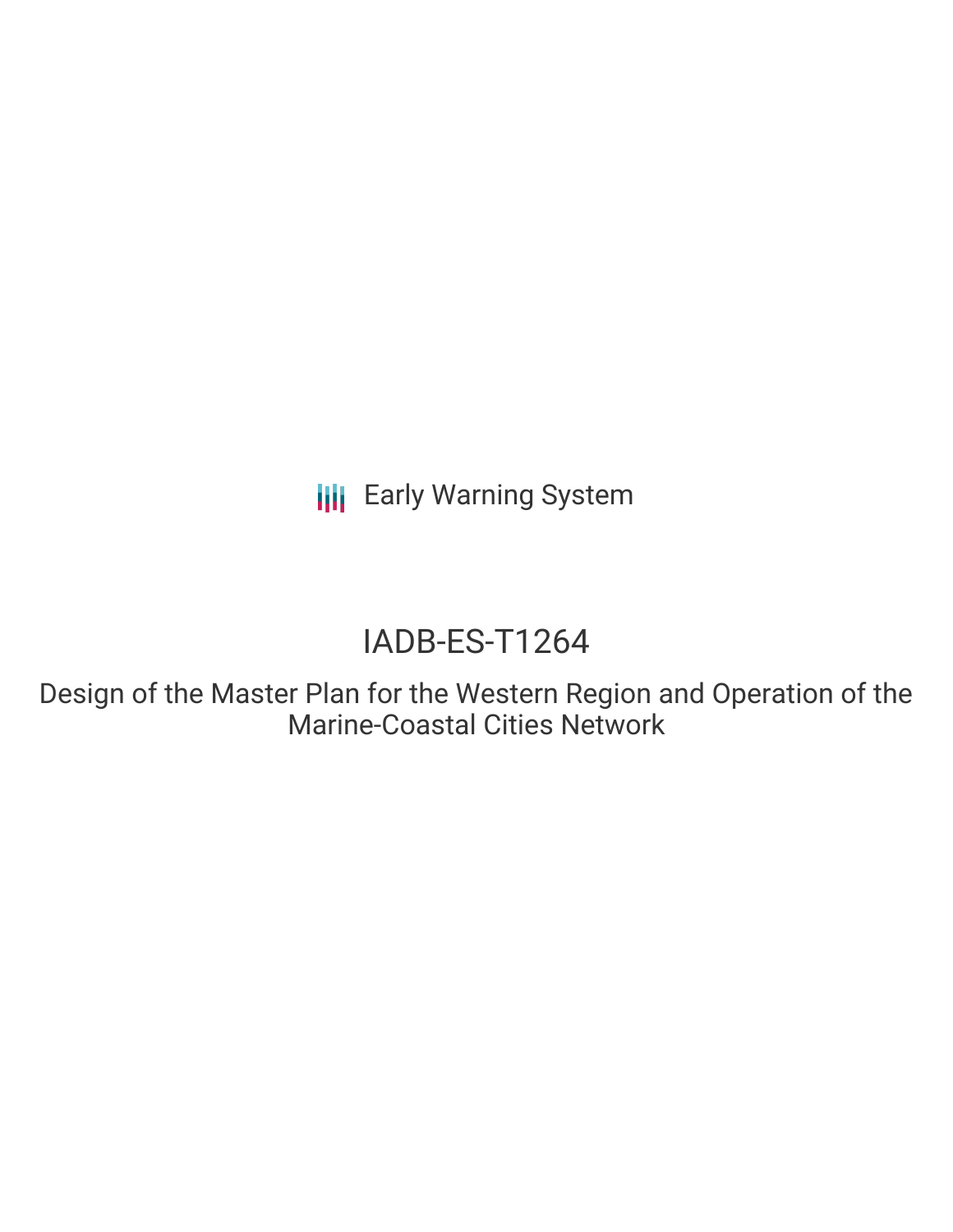

# Early Warning System

Design of the Master Plan for the Western Region and Operation of the Marine-Coastal Cities Network

#### **Quick Facts**

| <b>Countries</b>               | El Salvador                               |
|--------------------------------|-------------------------------------------|
| <b>Financial Institutions</b>  | Inter-American Development Bank (IADB)    |
| <b>Status</b>                  | Approved                                  |
| <b>Bank Risk Rating</b>        | C                                         |
| <b>Voting Date</b>             | 2018-08-20                                |
| <b>Borrower</b>                | Government of El Salvador                 |
| <b>Sectors</b>                 | Law and Government, Technical Cooperation |
| <b>Investment Type(s)</b>      | Grant                                     |
| <b>Investment Amount (USD)</b> | $$0.20$ million                           |
| <b>Project Cost (USD)</b>      | \$ 0.20 million                           |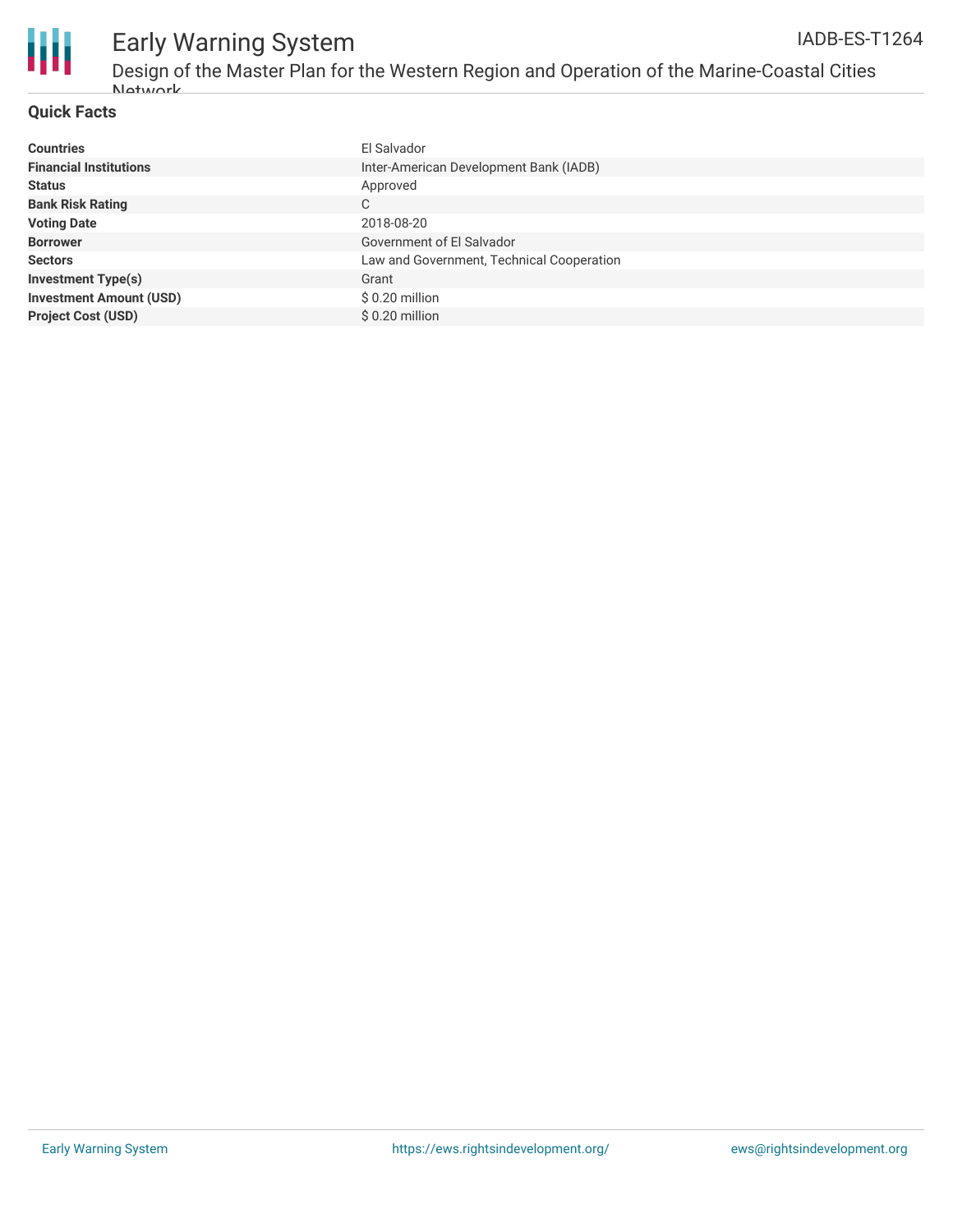

#### **Project Description**

The objective of the operation is to support the Government of El Salvador in the creation of planning and articulation instruments for public investments that promote integral, urban and financial development, as well as the territorial organization of the municipalities in the western zone and in the coastal-marine zone, taking into account the characteristics and specific needs of each territory.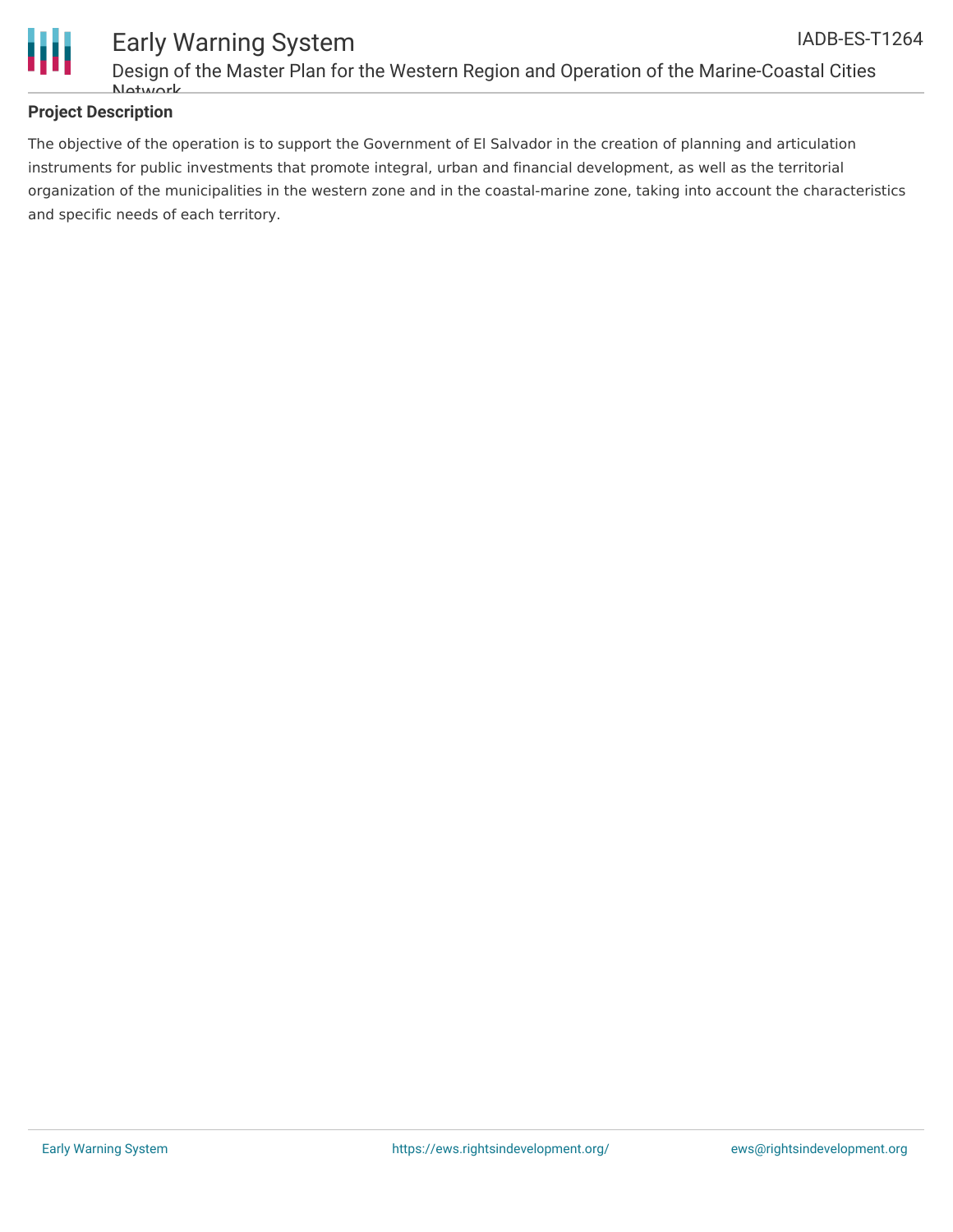

## Early Warning System

#### **Investment Description**

• Inter-American Development Bank (IADB)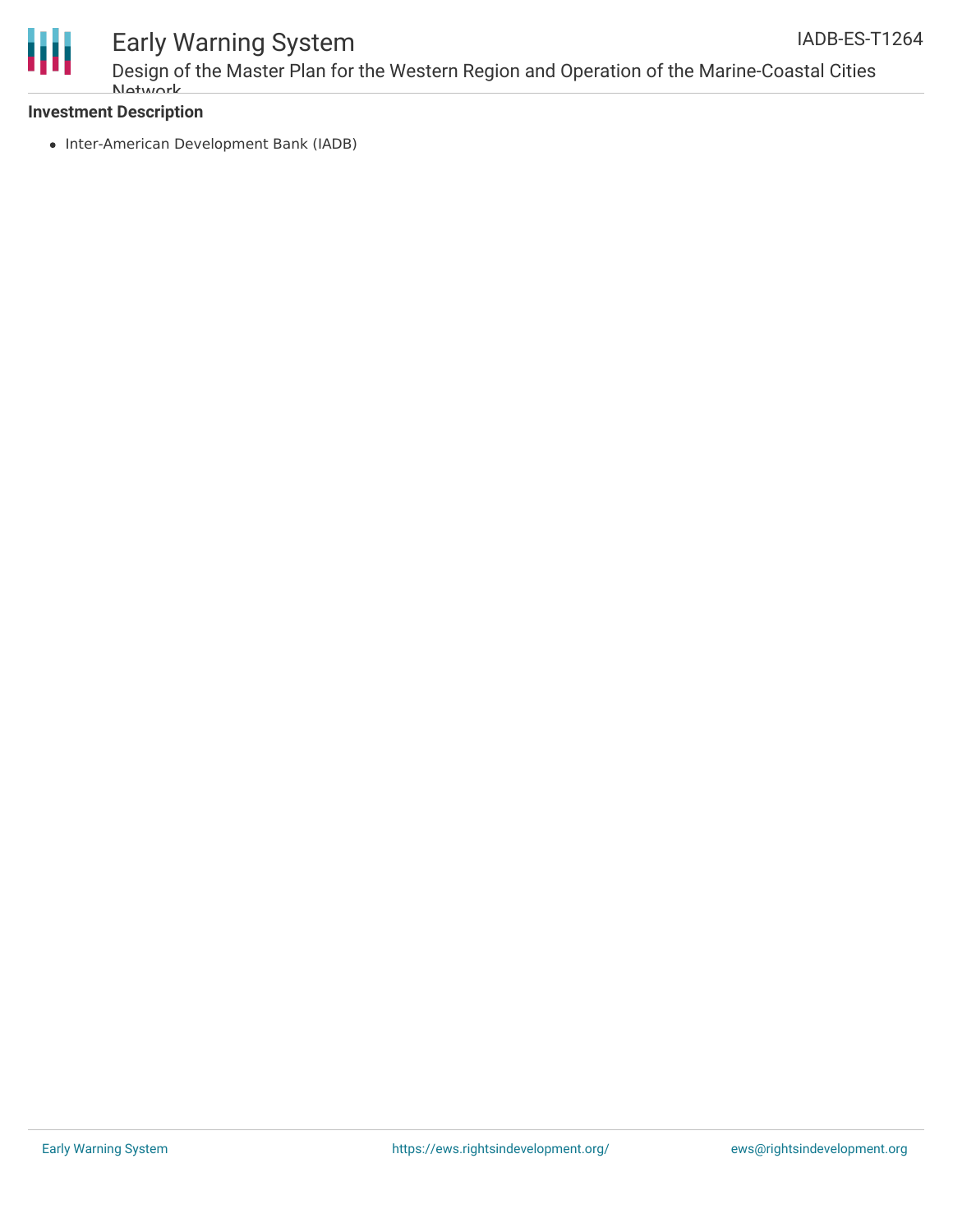

#### **Contact Information**

#### ACCOUNTABILITY MECHANISM OF IADB

The Independent Consultation and Investigation Mechanism (MICI) is the independent complaint mechanism and fact-finding body for people who have been or are likely to be adversely affected by an Inter-American Development Bank (IDB) or Inter-American Investment Corporation (IIC)-funded project. If you submit a complaint to MICI, they may assist you in addressing the problems you raised through a dispute-resolution process with those implementing the project and/or through an investigation to assess whether the IDB or IIC is following its own policies for preventing or mitigating harm to people or the environment. You can submit a complaint by sending an email to MICI@iadb.org. You can learn more about the MICI and how to file a complaint at http://www.iadb.org/en/mici/mici,1752.html (in English) or http://www.iadb.org/es/mici/mici,1752.html (Spanish).